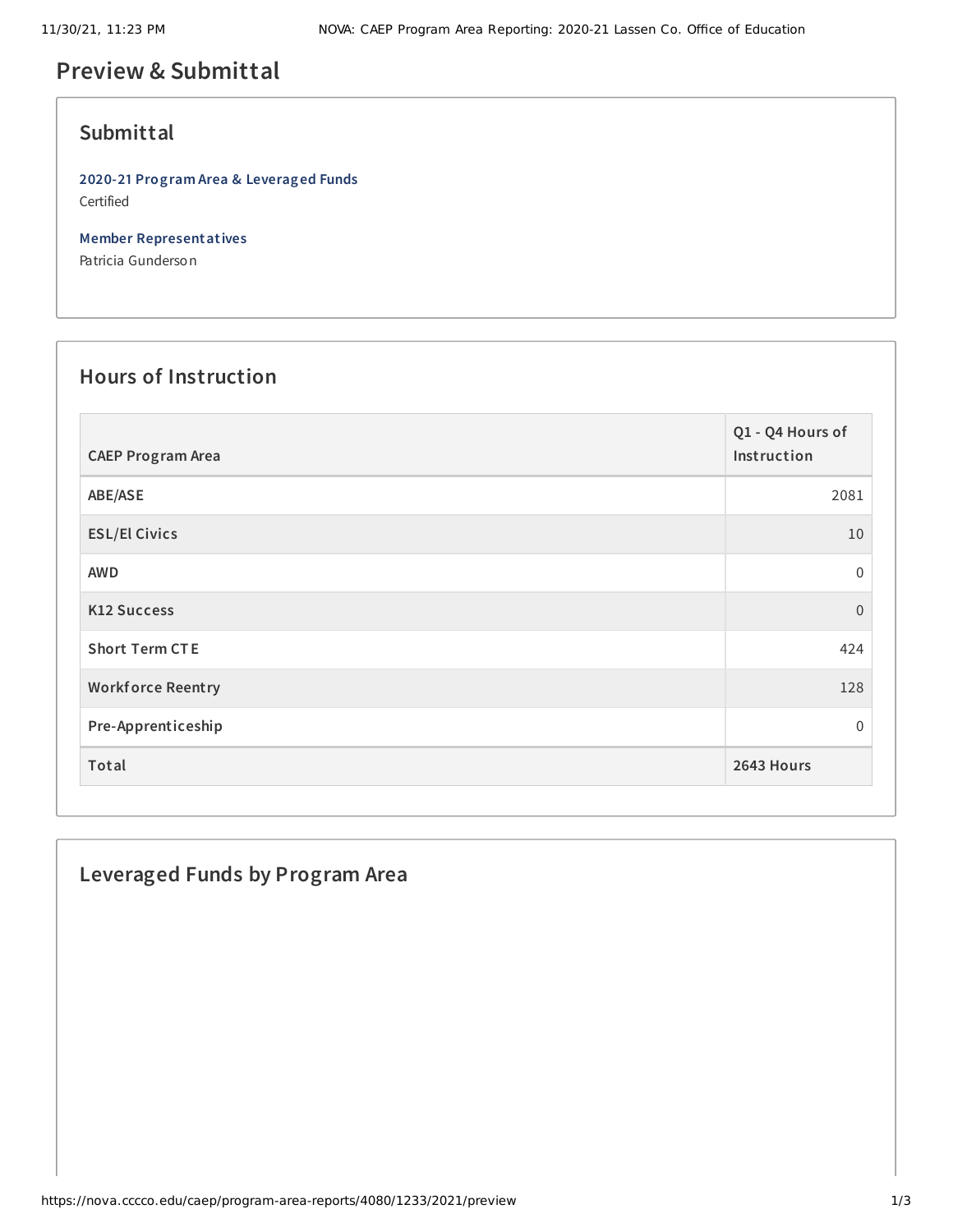| <b>Fund</b>                                  | ABE/ASE  | ESL/El<br><b>Civics</b> | <b>AWD</b> | K12<br><b>Success</b> | <b>Short</b><br>Term<br><b>CTE</b> | Workforce<br>Reentry | Pre-<br>Apprenticeship | Totals    |
|----------------------------------------------|----------|-------------------------|------------|-----------------------|------------------------------------|----------------------|------------------------|-----------|
| California Adult<br><b>Education Program</b> | \$78,828 | \$377                   | \$0        | \$0                   | \$16,018                           | \$4,835              | \$0                    | \$100,058 |
| <b>CalWORKs</b>                              | \$0      | \$0                     | \$0        | \$0                   | \$0                                | \$0                  | \$0                    | \$0       |
| NonCredit                                    | \$0      | \$0                     | \$0        | \$0                   | \$0\$                              | \$0                  | \$0                    | \$0       |
| <b>Perkins</b>                               | \$0      | \$0                     | \$0        | \$0                   | \$0                                | \$0                  | \$0                    | \$0       |
| <b>LCFF</b>                                  | \$0      | \$0                     | \$0        | \$0                   | \$0\$                              | \$0                  | \$0                    | \$0       |
| Fees                                         | \$0      | \$0                     | \$0        | \$0                   | \$0                                | \$0                  | \$0                    | \$0       |
| K12 Adult Ed Jail<br><b>Funds</b>            | \$0      | \$0\$                   | \$0        | \$0                   | \$0\$                              | \$0                  | \$0                    | \$0       |
| <b>WIOA II</b>                               | \$0      | \$0                     | \$0        | \$0                   | \$0                                | \$0                  | \$0                    | \$0       |
| Contracted<br><b>Services</b>                | \$0      | \$0\$                   | \$0        | \$0                   | \$0                                | \$0                  | \$0                    | \$0       |
| Totals                                       | \$78,828 | \$377                   | \$0        | \$0                   | \$16,018                           | \$4,835              | \$0                    | \$100,058 |

## **Certification**

**25 Lassen-Modoc Adult Education Consortium - Primary Contact**

**Carol Growdon**

[cgrowdon@lassencollege.edu](mailto:cgrowdon@lassencollege.edu)

**Mitch Rosin** [mitch.rosin2@gmail.com](mailto:mitch.rosin2@gmail.com)

Appro ved by Mitch Ro sin

**11/30/2021 03:22 PM PST**